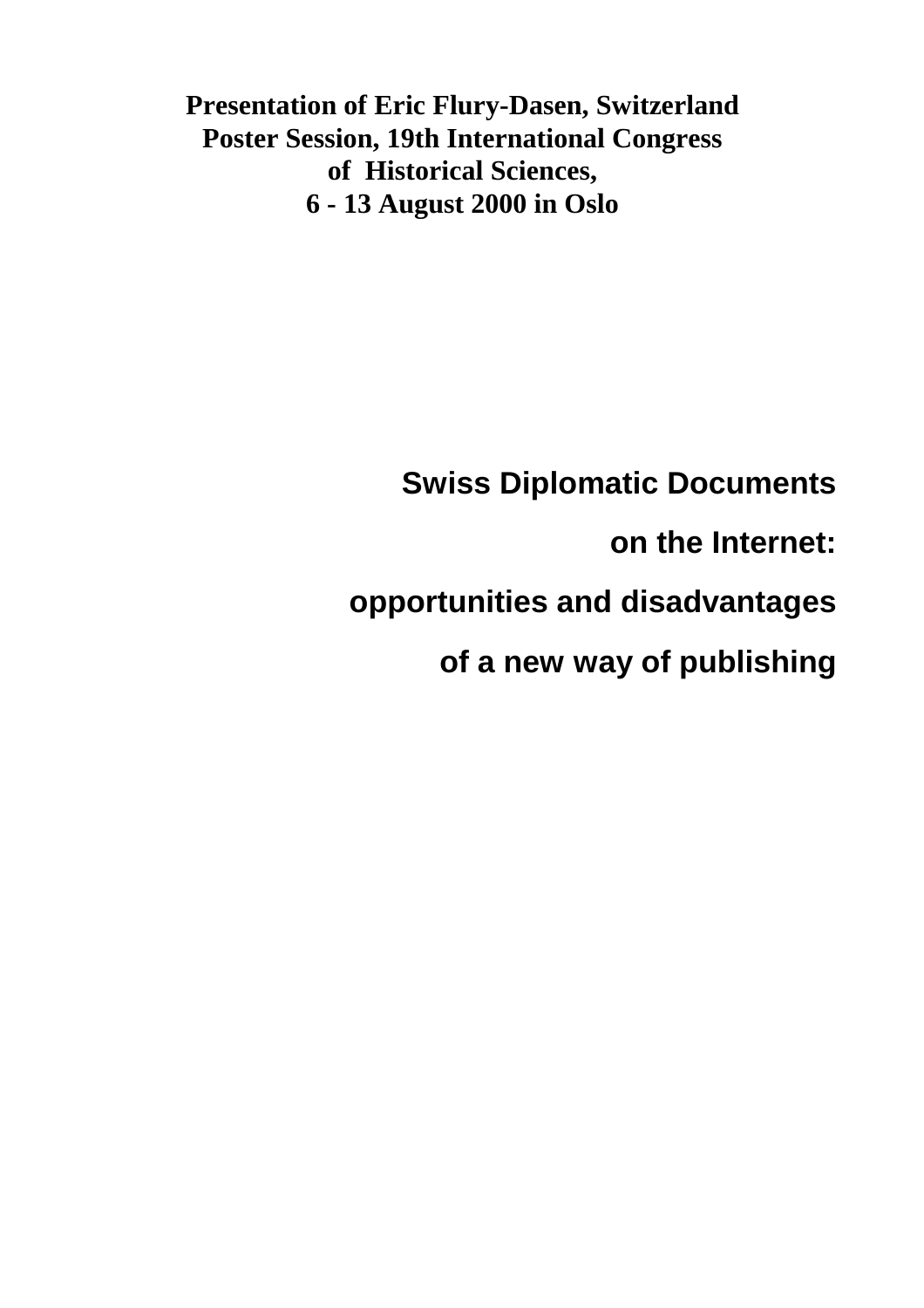### **Introduction**

The fiftieth anniversary of the beginning of the Korean War took place a few weeks ago: The invasion of South Korea by North Korean troops marked a transition from cold war to shooting war, bringing into focus the antagonism between the two power blocs and their competing ideologies. While no direct conflict took place between the new super-powers – the USA and the USSR – the effects of the Korean War were felt throughout the world, especially in Europe – and with it Switzerland – where previously the East-West rivalry had generated the most intense confrontations.

Next year will see the publication of the new volume of the print edition of the Swiss Diplomatic Documents series, containing several papers which are directly or indirectly concerned with the Korean War. The Swiss Diplomatic Documents series is a collection of documents on Swiss foreign policy and international relations. To date 17 volumes have appeared, covering the years 1848-1949. The DoDiS database, which has been accessible on the Internet since 1997, considerably enhances and expands the selection of available documents relating to the post-war period.

This morning I will be showing you a document from this collection in the form of an electronic facsimile which I will access online via the Internet. First I will outline the international background against which the document should be seen. Then I will consider the document itself and show the contribution which the Swiss Diplomatic Documents collection makes to international history. Finally, I will be looking at the pros and cons of electronic publishing as compared to traditional print publishing.

## **The international context**

The Korean War had a direct impact on Swiss domestic and foreign policy.

1. The policy of neutrality came under strong pressure, as every act of foreign policy was closely observed by either one ideological bloc or the other and was liable to draw severe criticism or undesired consequences (e.g.: receiving visits from senior officers of other armies).

2. Switzerland's doctrine of armed neutrality demanded an increase in military procurement – it became necessary to purchase tanks, aircraft and other defence systems from abroad.

3. Switzerland faced difficulties in obtaining the strategic goods and raw materials needed by its economy from abroad, as the producer countries, in particular the USA, stepped up their regulation of the world market.

4. The USA put pressure on Switzerland to prohibit the export of goods to Eastern Europe (using the COCOM lists).

As well as the Korean conflict, Swiss policy makers also had to contend with the increasing integration of (Western) Europe. While Switzerland had felt able in 1948 to participate in the Marshall Plan and in the resultant Organization of European Economic Coordination (OEEC), it elected not to become a founder member of the Council of Europe in 1949 because of the implications this would have for its policy of neutrality.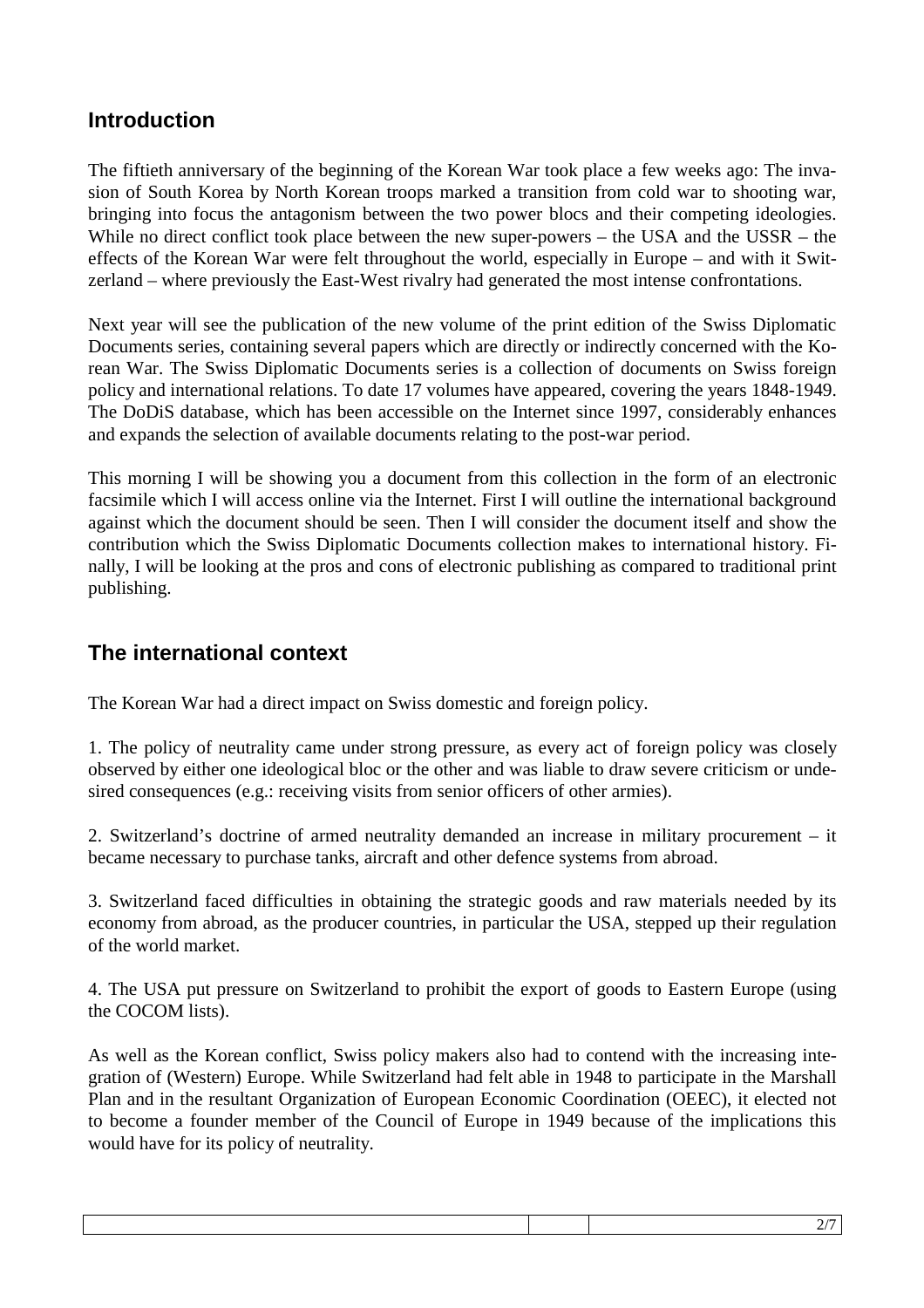The challenges facing Switzerland were to chart its own course at a time when the new international order was highly unstable and to come to terms with the consequences of the new international balance of power. From 1947 on, these challenges resulted in a continuous exchange of information with Sweden, another small neutral country with an identical or at least similar set of problems to resolve.

## **The document**

The document I propose to discuss is an unpublished document from the Swiss Federal Archive, a confidential report written by Alfred Zehnder, then Head of the Political Affairs Division of the Federal Political Department and the Number 2 in the Swiss Foreign Ministry.

That this was an important document is evidenced by the fact that Zehnder had it circulated to all ministers and to selected heads of department as well as to the Swiss ambassadors in London, Washington, Paris, Rome and Stockholm. The report is concerned with the key issues and challenges facing Swiss foreign policy in the post-war period.

In the document, Zehnder reports on his three-day visit to the Swedish capital in March 1951, during which he had meetings with the Swedish Prime Minister and Foreign Minister and with Dag Hammarskjöld, Minister without portfolio and Political Coordinator for international economic questions. It was Hammarskjöld who had invited Zehnder to Stockholm. In the years prior to the visit, Hammarskjöld and Zehnder had held regular exchanges of information and views on matters of interest to both countries. The growing degree of consultation between the two countries on foreign policy issues is also evidenced by the meetings which took place each year in Berne, beginning in 1951, between Dag Hammarskjöld and the Swiss Foreign Minister Max Petitpierre, culminating in the official visit by Petitpierre to Sweden in 1957, the first ever official foreign visit made by Petitpierre.

The principal topic of discussion was the East-West trade of the two countries. Since 1947 the USA had been stepping up its efforts to prevent the USSR and its satellite states from obtaining war materials and strategic goods and had been bringing pressure to bear on the countries of Western Europe in this regard. Sweden and Switzerland were special cases: as non-NATO countries they could not be so easily be brought into line with the other European countries in terms of export restrictions. Later in 1951 the two neutral states were to make far-reaching concessions on their neutrality policy, after yielding to the American pressure. In March 1951 however, these developments still lay in the future. Zehnder is cautioning Hammarskjöld against entering into negotiations with Washington, arguing that such negotiations will inevitably result in acceptance of the application of the American export lists.

In a period of world-wide rearmament, raw materials were in particularly short supply. Both Sweden and Switzerland were dependent on imports of the key raw materials of that time, coal and steel, both for their own military requirements and for their civilian industries. Sweden had no qualms about accepting American invitations to join international committees on the distribution of raw materials, whereas Switzerland did not join until several months later.

Hammarskjöld and Zehnder differed in their attitudes to European policy. With Sweden being a member of both the OECE and the Council of Europe, Hammarskjöld advocated the merger of these two European organizations in order to head off the threat of withdrawal by the United Kingdom. Switzerland had explicitly decided not to join the Council of Europe in accordance with its policy of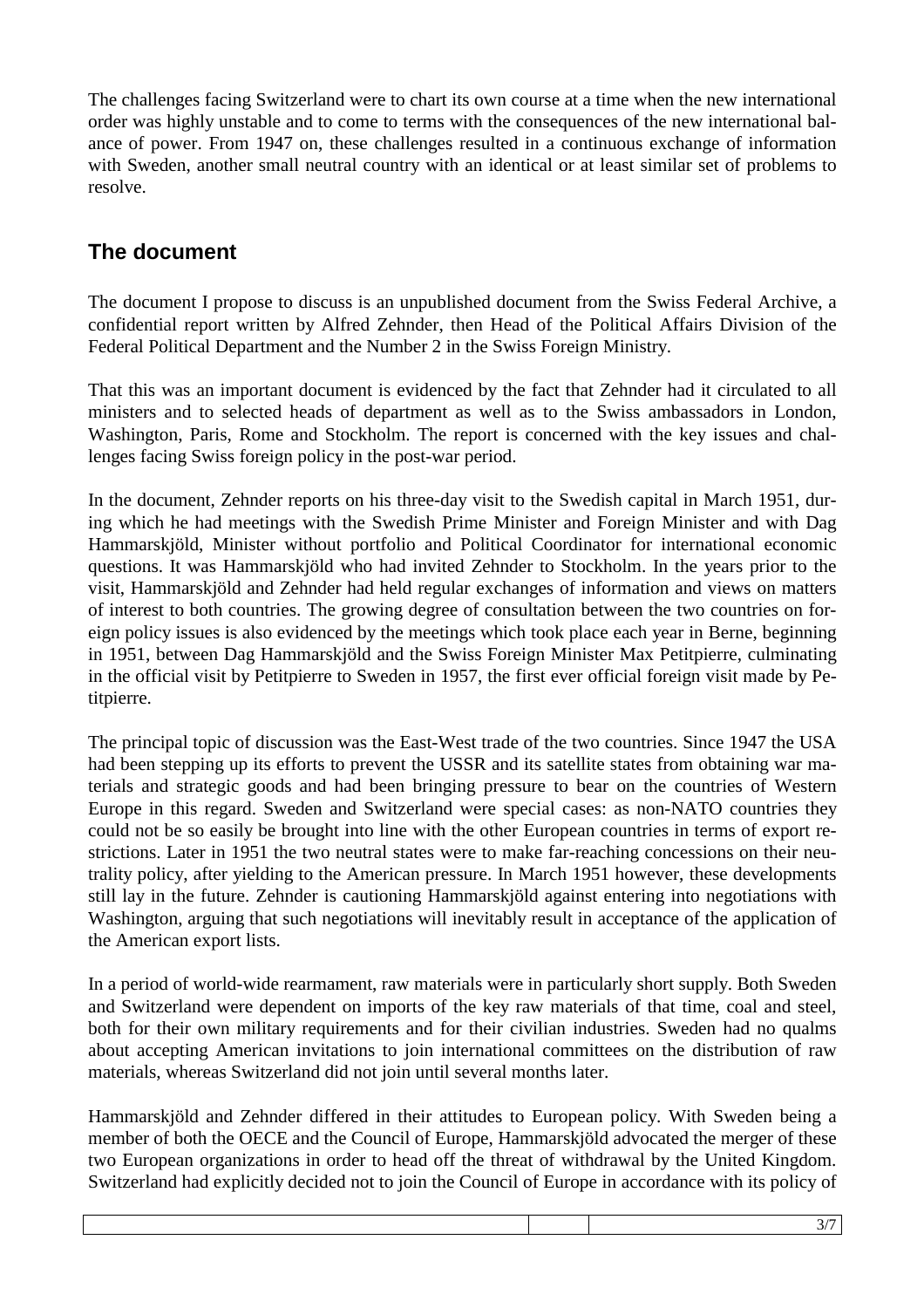neutrality, because it feared that the Council of Europe would gradually evolve into a political organization with supranational character. The Swedish proposal for a merger of the two organizations ran directly counter to the Swiss position. However, Zehnder did not attempt to dissuade Hammarskjöld from pursuing this approach as he knew that any such attempt was doomed to failure given the high degree of importance attached to this issue by the Swedish Foreign Ministry.

An urgent mutual concern of the two countries was the establishment of diplomatic relations with the Federal Republic of Germany. In September 1950 the three Western Powers had announced their decision to grant West Germany sovereignty over its foreign policy. It was very much in the economic interests of both Switzerland and Sweden to foster good relations with the Federal Republic of Germany. Both countries decided to establish diplomatic relations with the West German government and sent diplomatic representatives to Cologne/Bonn in the months that followed. Furthermore, both states wanted to give de facto recognition only to the Bonn government within the borders of its own territorial sphere of influence, although the Swedish government was aware that by doing so it would be siding with West Germany.

Swedish legal experts attempted to construct a rationale for this position in terms of international law: According to their analysis, Germany was an occupied country whose sovereignty was exercised by the Allied Control Council. By virtue of this fact, recognition of the West German government could not be construed even as an implicit recognition of the West German claim to total sovereignty or its claim to be the sole legitimate successor to the German Reich.

Zehnder pointed out the untenability of the Swedes' legal analysis and set out the Swiss interpretation, which was based on two governments remaining "in a state of war" in the territory of the former German Reich. Even in legal theory, recognition had never been given simultaneously to both governments in such a situation. It was legitimate to accord recognition on the basis of ones own interests. The Federal Council had never accepted the division of Germany, nor had that division been accepted by the two German states. To counter the potential charge of one-sidedness, the Federal Council left open the possibility of establishing de facto relations with the German Democratic Republic.

The discussions also led to the conclusion that Swiss neutrality was of a different nature to the Swedish variant. Sweden regarded itself as bound by its ties to its fellow Scandinavian countries in the Nordic Council. It therefore had to take into consideration the different position of its Scandinavian neighbours – both Norway and Denmark having given up their neutrality in 1949 to join the North Atlantic Alliance.

## **Value of the SDD as a whole**

The presentation of this document has shown that we learn just as much about the general foreign policy orientation of the Swedish government at the beginning of the 1950s as we do about that of the Swiss, since Zehnder provides a detailed description of the views of the Swedish policy-makers and contrasts these with the Swiss position. Original material from the Swedish foreign ministry in such detailed and concise form on the position of a small neutral country is unlikely to exist in respect of other countries.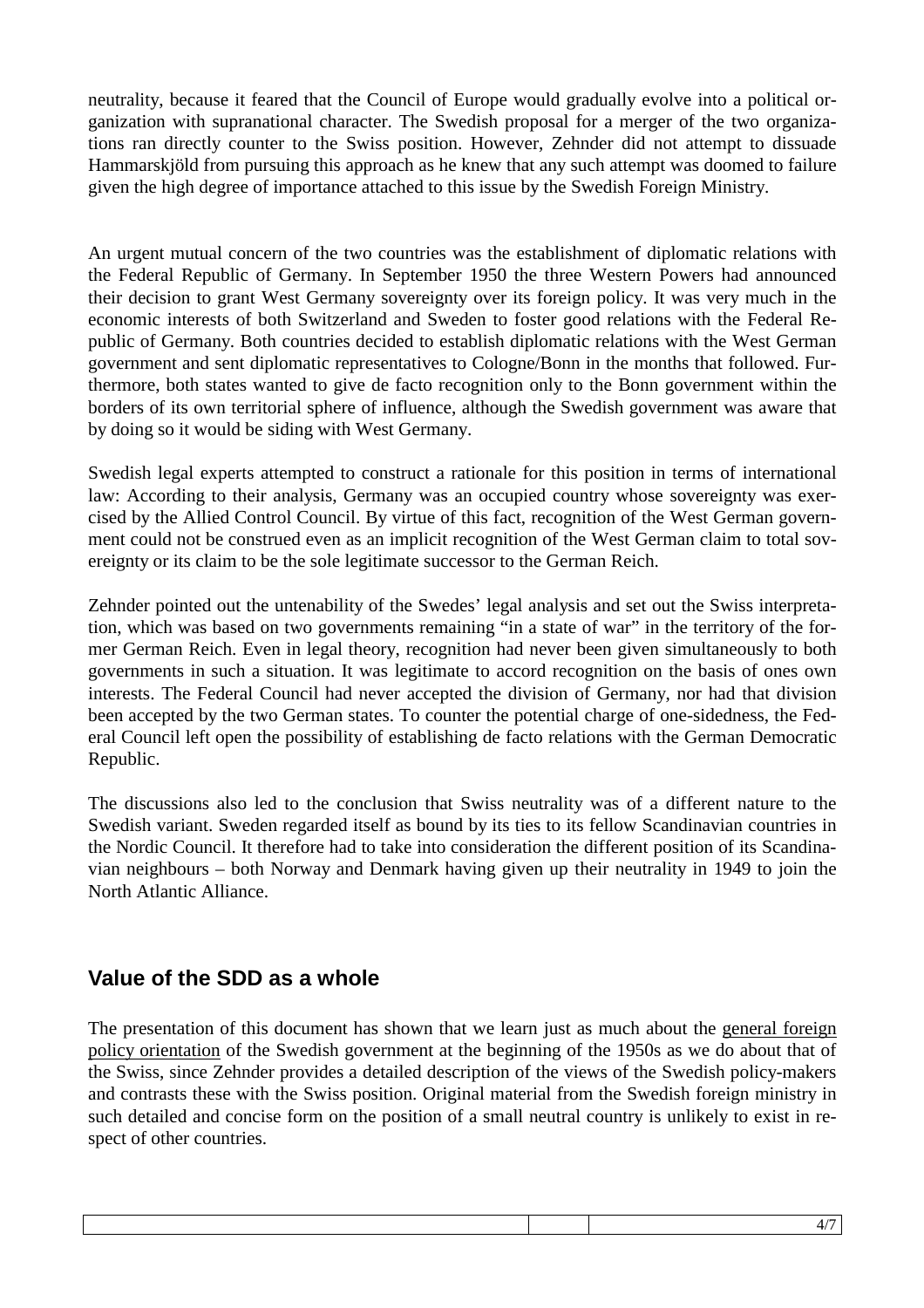In addition, we obtain some new information about the foreign policies of the USA (on East-West trade), West Germany (its claim to be the only legitimate German state) and the United Kingdom (European policy) and about the multilateral European organizations (OECE, Council of Europe).

Finally, the document illustrates the role of the small neutral countries in the international community of nations. It reveals the material constraints with which a small country had to contend (East-West trade) and shows the room it had to manoeuvre (European integration, Germany policy).

## **Potential and limitations of the Internet database**

As the Swiss Diplomatic Documents collection is intended to constitute a contribution to the historiography of international relations, it is a natural step to make it available world-wide in the form of an online database accessible over the Internet, in order to provide historians with an insight into the bilateral or multilateral relations of Switzerland.

Past experience has shown that the best approach is a combination of both print and electronic distribution channels since they complement each other perfectly. The following section focuses on the advantages and drawbacks of online publishing because we believe that this form of publishing is bound to become increasingly widespread and that it is therefore time to carry out a critical appraisal of its potential and limitations.

#### **The advantages of online publication**

The advantages of the Internet over the print medium are as follows:

#### Distribution issues

- World-wide access as opposed to the largely domestic coverage achieved by the print-based collections.
- The information potential of the World Wide Web is increasingly being exploited by the younger generation of historians, who use the World Wide Web more and more for research and to publish their work.
- Documents can be made available to the public within a very short timeframe (e.g.: for anniversaries of historic events, international events such as this congress, public debate about the role of Switzerland in the Second World War, etc.).

#### Financial issues

• Electronic scanning of documents and the other processes required to prepare them for publication on the Internet are much less expensive than the process of manually transcribing documents for the print edition.

#### Usability issues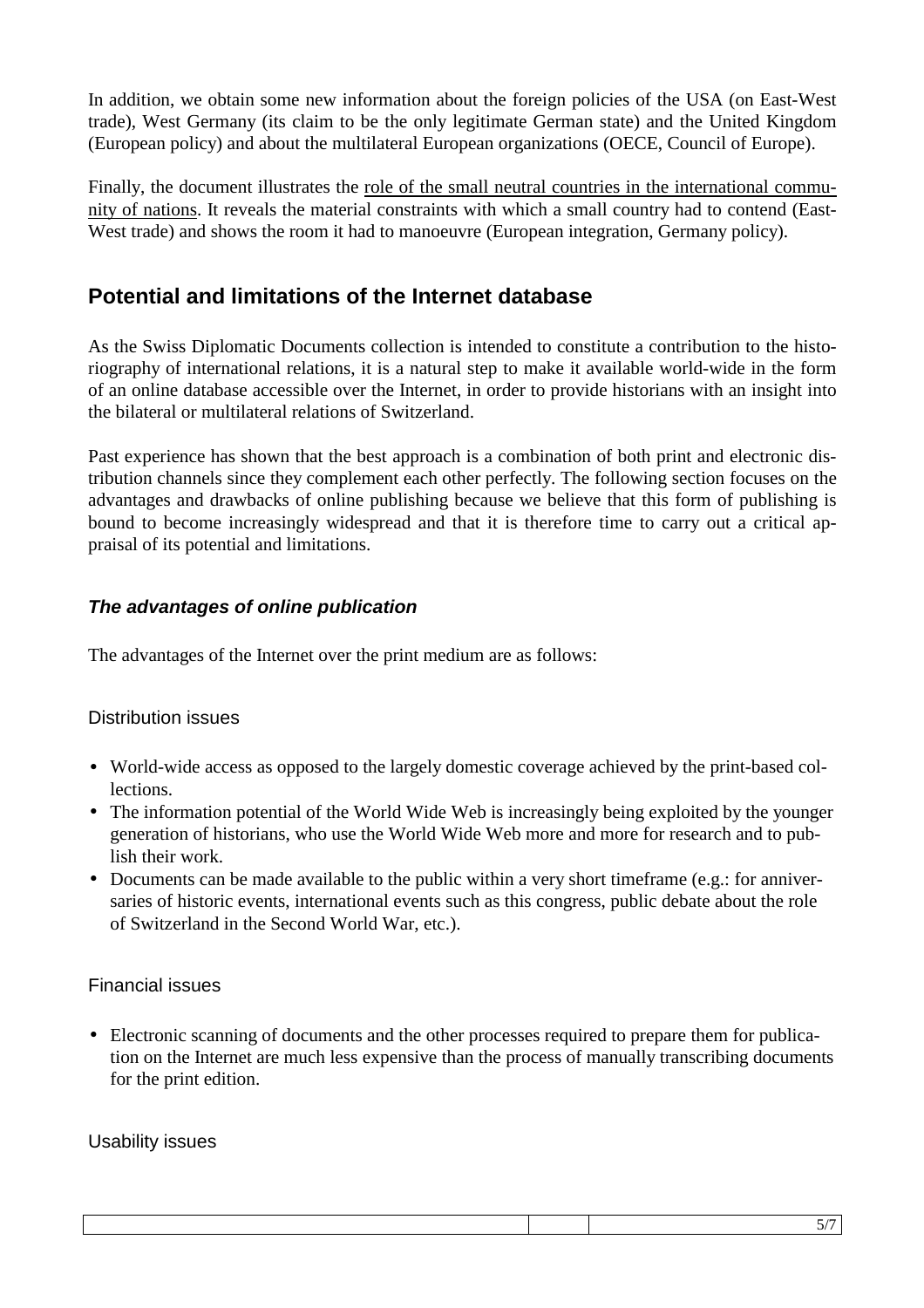- Searches can be carried out over entire time periods rather than just over specific short periods as is the case with the print editions
- Retrieval of the data is faster and more versatile (multi-lingual instructions on use, information in several languages, truncation of inquiries where the spelling is uncertain, direct access using the DoDiS document number, etc.)
- The database greatly expands the search possibilities, which can be also used in combination (to include several entities; searching by the role of individuals, by organizations and geographical place-names or by topic, search within the class, Boolean operators.

#### Editorial issues

- Information can be amended or added to at any time, which is not possible with a print volume once it has been issued.
- It is always possible to subsequently add documents from a time period already covered by an earlier volume.
- The number of documents and other items of information can be expanded at will.
- Electronic publication of documents can take place at short intervals.

#### Source-related issues

- The documents reproduced in the collections can be compared to the original version.
- There is certainty as to the authenticity of documents, particularly original documents which bear the signature and the date stamp of the ministry to which they were addressed.
- Document history:
	- list of individuals who have read the document
	- times at which the document was read
	- comments and emphasis added in the margins by the recipient

#### **Shortcomings of online publication**

The drawbacks of electronic publication on the World Wide Web compared to print publication are as follows:

#### Distribution issues

• Positioning and marketing is more difficult: there is the risk of the individual supplier being submerged in the vast amount of material available. This problem can be countered by

- indexing the website effectively,

- creating links to ones own website from other related academic sites, particularly historical sites,
- enhancing the Internet offering by providing additional useful features and
- promoting the site offline (articles in specialist journals and periodicals, direct mail, etc.).